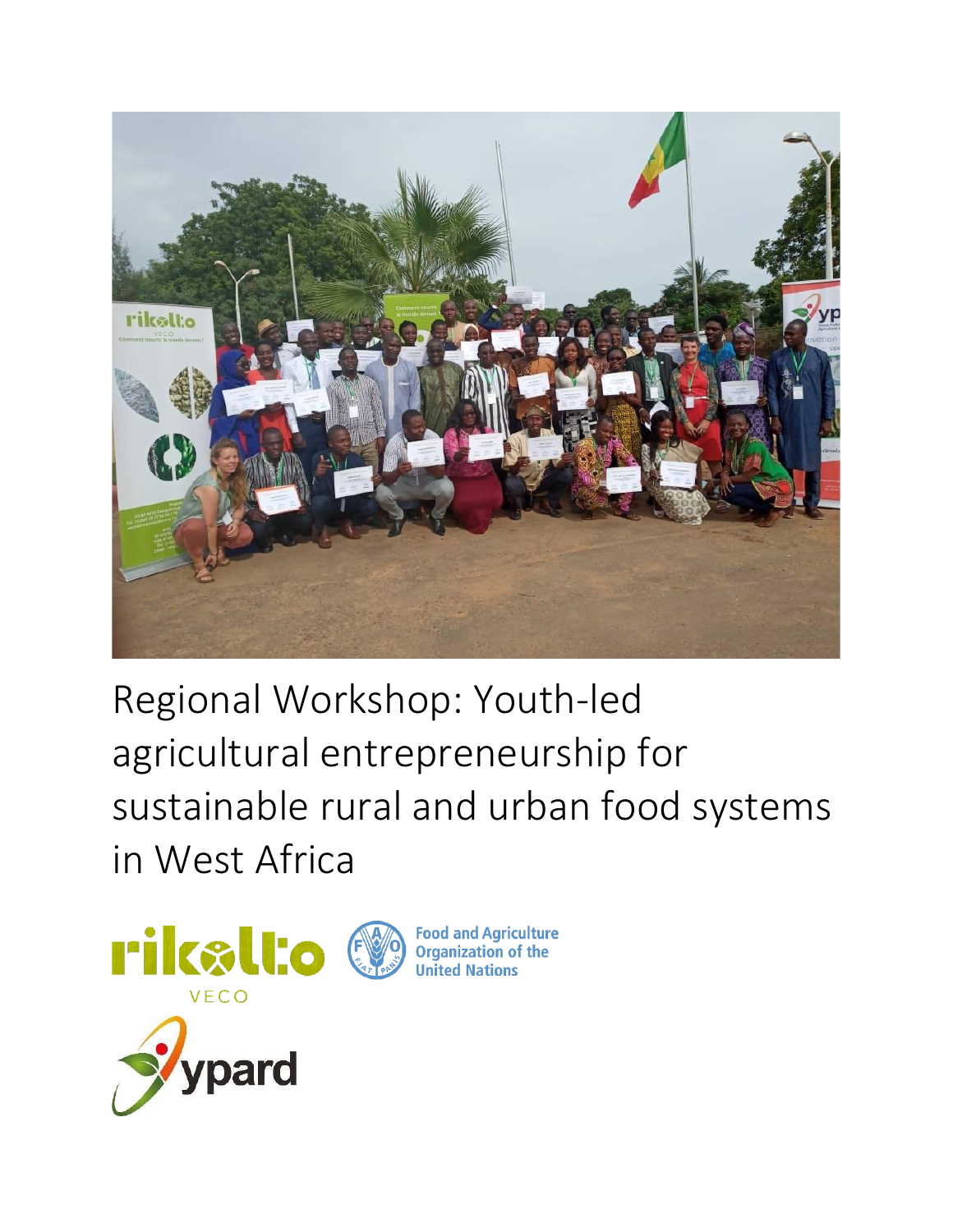# SUMMARY OF THE WORKSHOP

**RIKOLTO, FAO and YPARD** proposed to jointly organize a forum for young farmers in West Africa on the business opportunities offered by sustainable agriculture and urban food systems in the region. The forum was held in Saly, Senegal, from 21 to 25 October 2019, being the second in a series of forums, the first of which was held in March 2019 in Uganda for young people from East Africa. There were 36 participants, all engaged in formal or informal agricultural/food activities, from Benin, Togo, Burkina Faso, Côte d'Ivoire, Mali and Senegal. They were selected by YPARD from 350 applications. The selected young people come from various sectors: production, agri-food and agri-business, post-harvest logistics, seed production, marketing and digital services.

The **objectives of the workshop** were to inspire young people to strengthen rural-urban linkages for sustainable food and agriculture through:

- strengthening their capacities in agricultural production and sustainable use of inputs
- promoting their entrepreneurial skills and improving the nutrition-sensitive value chain
- creating networking opportunities for exchanges among themselves and with speakers on business opportunities, innovations, knowledge and best practices for production and along food system value chains.

### Introductory session

In presiding the official opening ceremony of the workshop, the prefect of the department of Mbour launched that "the development of the agricultural sector is once again considered the most effective solution to sustainably absorb these cohorts of urban and rural young people arriving on the labour market".

Mr Waly Diouf, Coordinator of the National Rice Self-Sufficiency Programme (PNAR), representing the Minister of Agriculture and Rural Equipment, called on young participants to take advantage of the many opportunities available in rural areas. He made an appeal to young people in particular to encourage them to create breakthroughs, to change paradigms so that they no longer consider the agricultural profession as an occasional profession that is chosen for want of better.

# Session 1. The future of food and agriculture in the era of urbanization

### *Main challenges and opportunities to achieve the SDGs*

*FAO, Oumar Syll, Decent Rural Employment Expert*

Main challenges identified are

- $\checkmark$  Low level of investment in the agricultural sector
- $\checkmark$  Insufficient support for family farming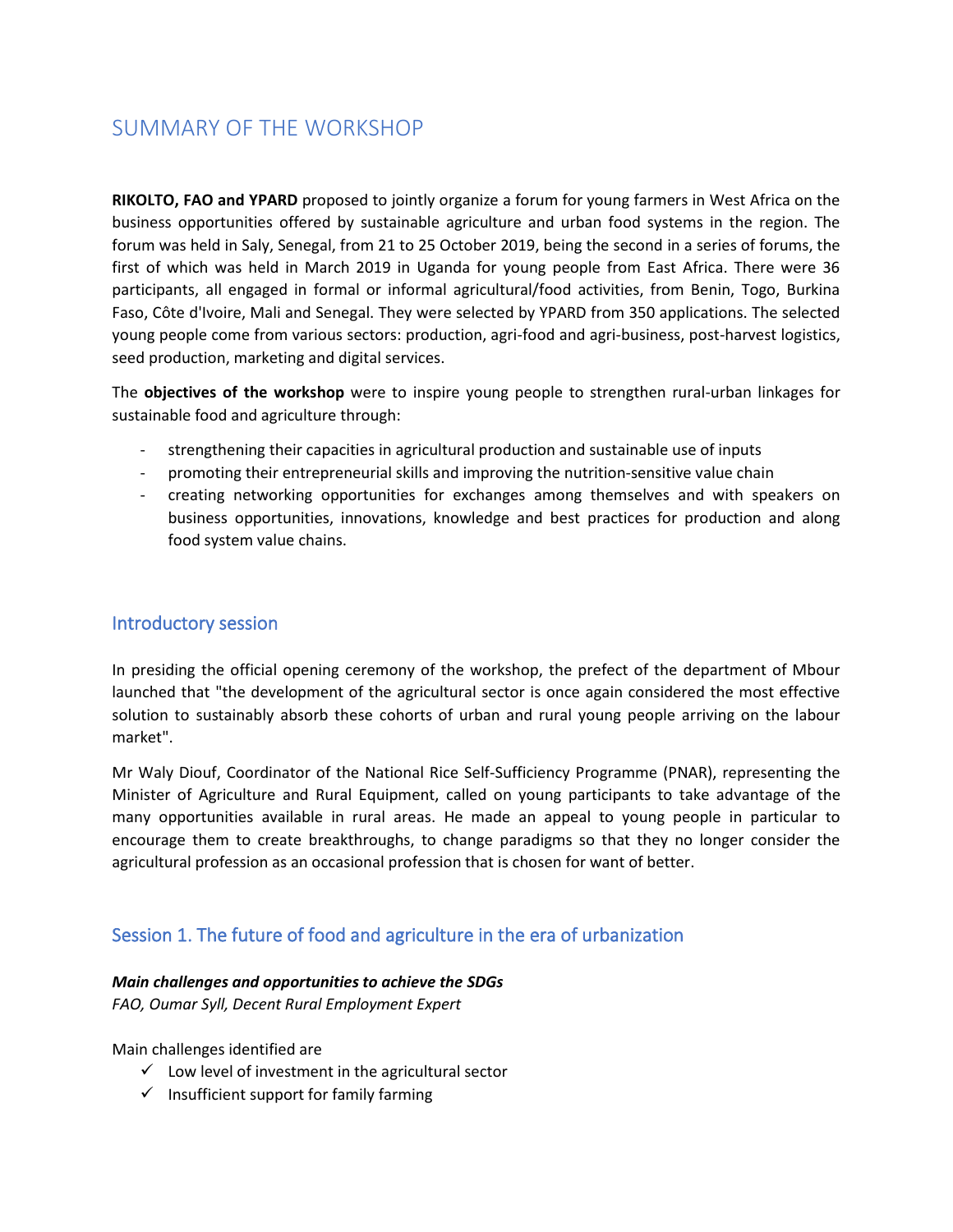- $\checkmark$  Inappropriate land reform that does not secure the land of family farms and preserve land and natural resources for future generations
- $\checkmark$  Insufficient implementation of national strategies for local consumption by facilitating access to local, healthy and ecological agricultural products through the establishment of value chains focused on family farmers
- $\checkmark$  Low capacity of young people in agro-ecological production

Mr. Syll pointed out that "A territorial orientation in agri-food development planning has the advantage of strengthening the physical, economic, social and political links between small urban centres and surrounding rural areas. Strengthening rural linkages with small towns and rural cities can link producers, agro-industrial processors and related services and other segments downstream of food value chains. Small urban areas account for about 60% of urban food demand. They can also serve as hubs for a flourishing service sector."

### Session 2. Sustainable agricultural practices in the food system - 4 inspiring cases

**1. Sustainable inputs: experience of the FRAISEN Network**

*Cheikh Ahmadou Bamba Fall Coordonnateur Yeesal Agri Hub Représentant FraiSen*

- **2. Transformation ready to face the future of our food: the case of Multi-Services Agricoles**  *Mouhamadou BEYE Multi-Services Agricoles*
- 3. **Inclusive trade practices: Aprovag bananas conquering Dakar's urban markets**  Example of including small producers and low-income consumers in a nutritious and healthy food chain for cities *Cheikh Mambaye SY Chargé de Programme – Rikolto*
- **4. How to engage young people in agro-ecological practices for climate change resilience ?** *Gora Ndiaye Jardins d'Afrique - Kaydara Agroecological Farm School [http://asso-jardins-afrique.com](http://asso-jardins-afrique.com/)*

**The new and motivating ideas** that participants came up with from the 4 cases presented

- The production of organic bananas and strawberries
- Facilitating access to land for young people
- Agro-ecology: producing, manufacturing your own seeds or fertilizers
- The promotion of local farmers and their access to the market
- Specialization in the production and sale of organic seeds
- The importance of the network for market access or training dissemination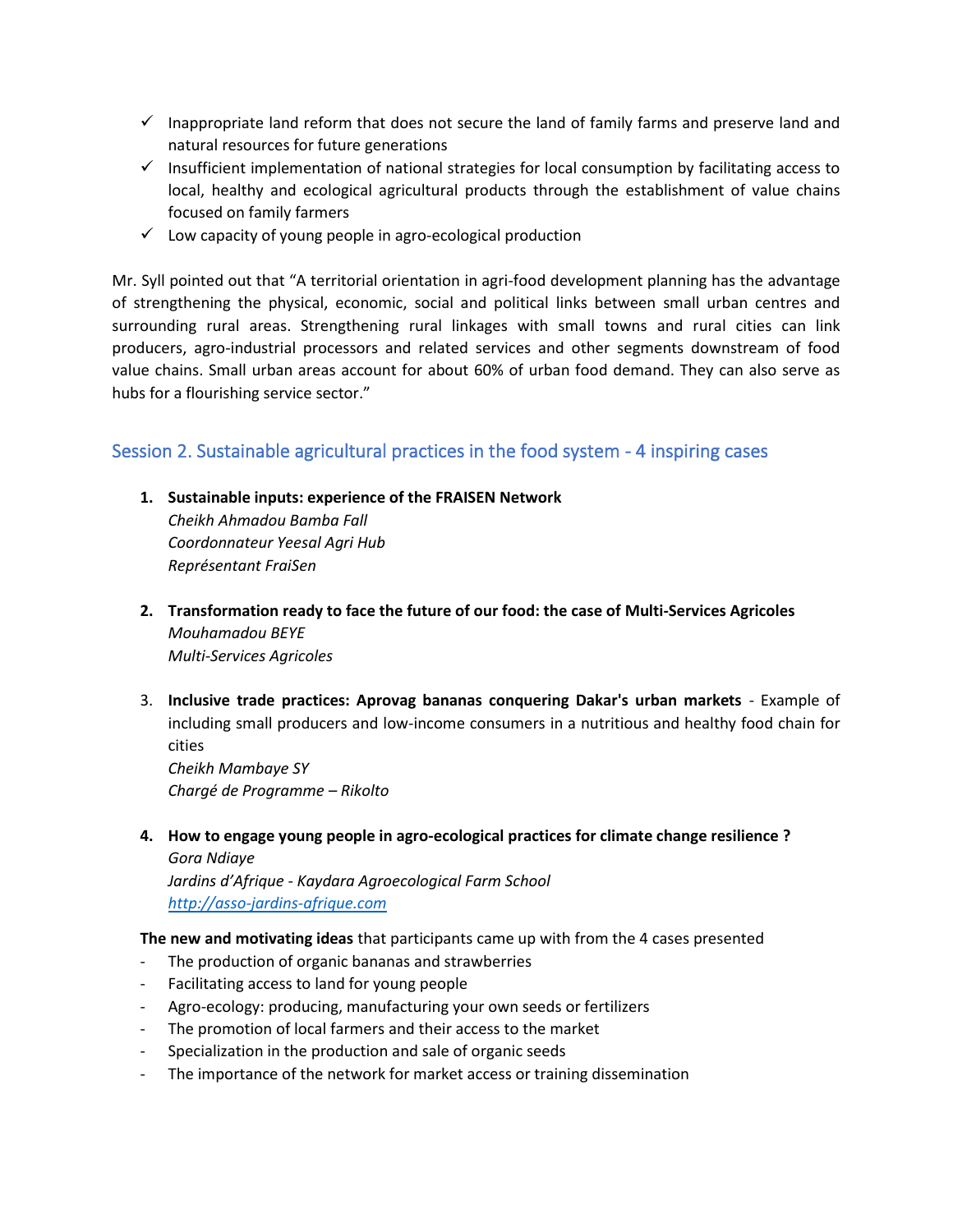As part of this session we have tested **YOUTH SCAN**, a survey that captures micro-narratives of young people on their potential to contribute with their profession to the development and wellbeing of their community. Participants were invited to share a specific and concrete experience. Their experience had to reflect something important in their lives that has influenced them and that they find it useful to share. Then they answer a series of questions about the story to help the facilitator understand what the experience they shared means. This SenseMaker<sup>®</sup> initiative aims to understand young people's perceptions of their professional future. What motivates young people to contribute to the development of their communities or to pursue a professional career elsewhere? What are the drivers, stumbling blocks, opportunities, etc. behind their choices? Results were presented to the participants on the last day of the workshop.

# Session 3. Business opportunities and challenges in agri-food value chains

### *Agricultural entrepreneurship and sustainable food systems in West Africa*

*Abdourahmane FAYE, Expert FAR & Insertion, IPAR Sénégal*

Mr. Faye described the current situation in West-Africa ("We consume what we do not produce, we produce what we do not consume") and proposed potential fields of employability of young people, both on the demand side (for example: mass training of consultants in family farming) and the supply side (for example: support generational transitions on family farms).

#### *Business opportunities related to urban food systems*

*Charlotte Flechet, Coordinateur Food Smart City program, Rikolto*

Charlotte Flechet described the following potential entry points for rural-urban entrepreneurship:

- Inputs: trade specialized in organic or low toxicity inputs
- Food waste: processing of surplus vegetables into soup, juice, fertilizer (circular economy), or as a support for mushroom production
- Processing: banana flours, baby food, mango snacks, fruit juice, soy cheese, there are many possibilities
- Packaging: trade in recyclable, biodegradable or reusable packaging
- Marketing: local food distribution logistics platform
- Preparation: restaurant specialized in local, dietetic products, in compliance with food safety standards
- Technology & ICT: digital services to support agriculture, information systems for value chains

### Session 4. Doing business in the food system

We started by advice of FAO on setting up an agri-food business (by Oumar Syll) and an overview the principles of **[Inclusive Business](https://www.rikolto.org/en/inclusive-business-insights)** by Mambaye Sy of Rikolto.

Afterwards we heard 3 testimonies from young entrepreneurs on the creation of their own agri-food company (production & marketing)

1. FRAISEN, a marketing model based on ICT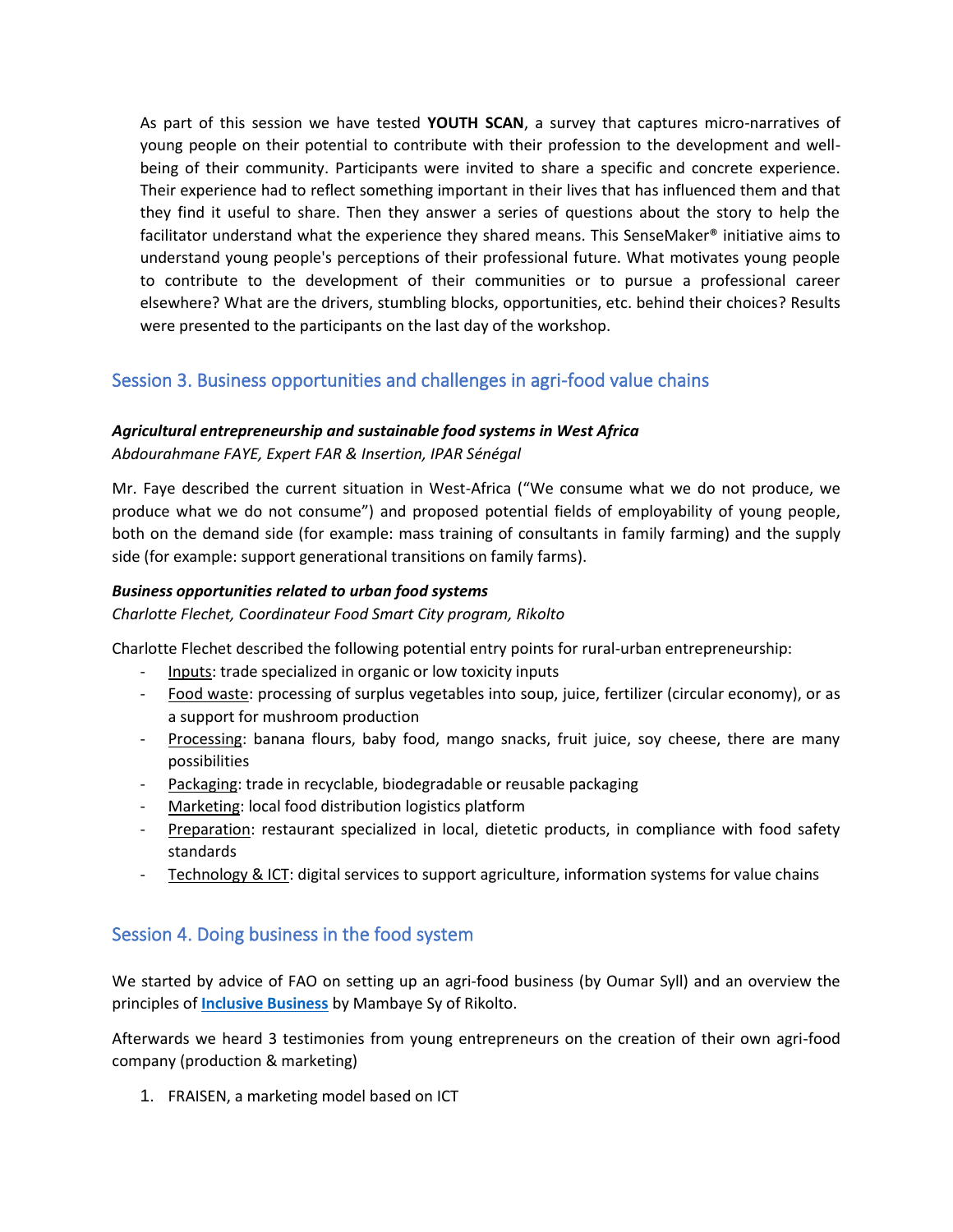- 2. Sarr Sefour, the champion of the sweet potato
- 3. Drissa Tressougue, transformation of fruit into juice

Participants learnt to use the **Business Model Canvas**, a tool to briefly describe the economic model of one's business, focussing on:

- What you're going to sell,
- with which clients,
- for what purpose,
- in what way,
- and for what benefit.

### On day 3 of the workshop, the group participated in 2 field visits

- ✓ **Site 1: 2 young producers supervised by the Kaydara farm in Samba Dia** (Kaydara, an agroecology training centre where each student at the end of their training obtains 1 hectare of land to put into practice what they have learned and at the same time be autonomous to provide for their personal needs)
- ✓ **Site 2: Ndoukhoura Peulh – Students organised in Economic Interest Groups**

### Session 5. Access to services for agri-food entrepreneurs

The participants heard presentations on business development services targeting agri-food entrepreneurs and access to agri-food markets, including access to sustainable and quality inputs and access to finance for agri-food businesses.

*Organic agriculture and Participatory Guarantee Systems by Ousmane Labodja, participant :* The Participatory Guarantee System (PGS) is a locally anchored quality assurance system that certifies production on the basis of the active participation of consumers and producers concerned, through trust, the exchange of knowledge in accordance with an established reference system, knowledge and know-how. This way, local products can be certified at a reasonable cost. The role of the support service provider is to verify the quality of products and provide training.

*Ivoire Agro-Forever consulting, Jean-Philippe Agoussi, participant:* he's active in distribution of organic seeds and plant protection products, training in agriculture, development of innovative products.

*Yeesal Agrihub, Abdourahmane Diop, participant:* the 1st AgriTech Hub (physical) in West Africa, which is committed to improving opportunities for young people in value chains. The services offered are: identification of challenges; access to information; access to finance; advocacy.